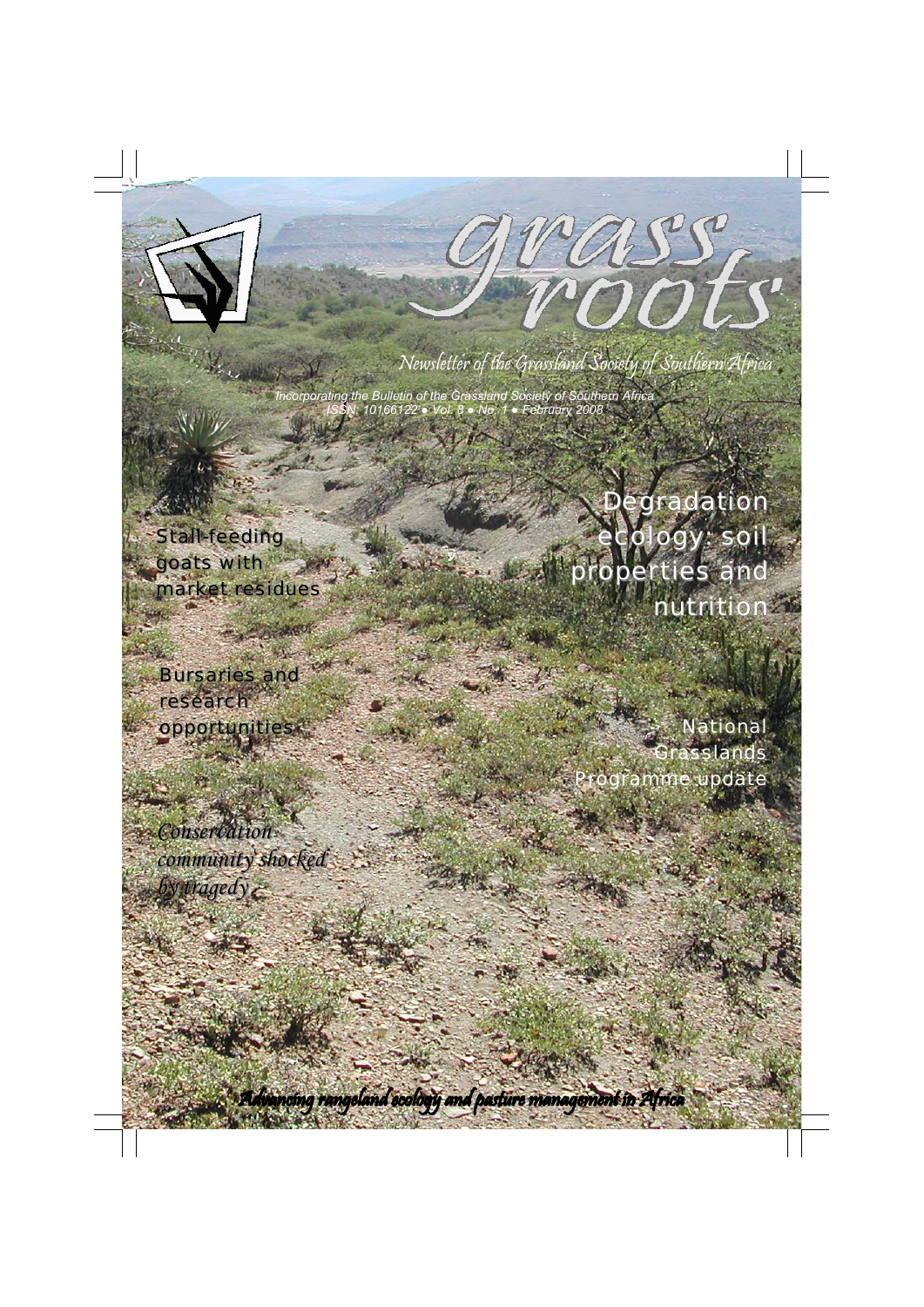## Editorial GSSA Council

Dear Members

sappy New Year, and I trust you had a reasonable break and a chance to recharge the batteries.

On January 22nd, the Cape Times broke the news of the discovery of Theo Manuel's murdered body in his home. His friends and colleagues were devastated at the news. Theo was not a member of the GSSA, but he was a dedicated conservationist and a member of the Fynbos Forum, and many of our members knew him well. Our sincere condolences to his family and friends.

I hope some of you (in the brief periods when you have electricity) have been able to visit the Society's new website. It's looking fantastic, and is packed full of useful and interesting features. Khanyi and Freyni have done a superb job of keeping the website relevant. One feature of the new website that I'd urge all of you to utilize is an electronic archive of member's publications—so if you have dissertations or useful reports of general interest, please send them through.

### *Alan Short*

*The Grassland Society of Southern Africa is dedicated to the advancement of the science and practice of range ecology and pasture management.* 

*We welcome any contributions to the* Grassroots*, in the form of news, informative articles, reports, short research notes, scientific papers and letters to the Editor. Email alan.short@dae.kzntl.gov.za or admin@gssa.co.za or fax 033-3559 605 or 033- 390 3113*

President: Rina Grant rina@sanparks.org

Immediate Past President: Mark Hardy markh@elsenburg.com

Vice-President: Pieter Conradie pw\_conradie@yahoo.com

Honorary Secretary: Loraine van den Berg LoraineVDB@nda.agric.za

Honorary Treasurer: Justin du Toit dutoitJCO@ukzn.ac.za

Scientific Editor: Peter Scogings pscoging@pan.uzulu.ac.za

Publications Editor: Alan Short Alan.Short@dae.kzntl.gov.za

Public Relations Officer: Luthando Dziba Ldziba@arc.agric.za

Chairperson of Trust: Klaus Kellner klaus.kellner@nwu.ac.za

PAC Chairperson: Leslie Brown lrbrown@unisa.ac.za

Additional Member: Website Editor Khanyisile Mbatha mbathakr@yahoo.com

Additional Member: Jorrie Jordaan jordaanj@agric.limpopo.gov.za

Additional Member: Susi Vetter S.Vetter@ru.ac.za

Additional Member: Philip Botha philipb@elsenburg.com

Administrator: Freyni du Toit admin@gssa.co.za

Printed by CPW 49 Langalibalele St **Pietermaritzburg** cpwart@telkomsa.net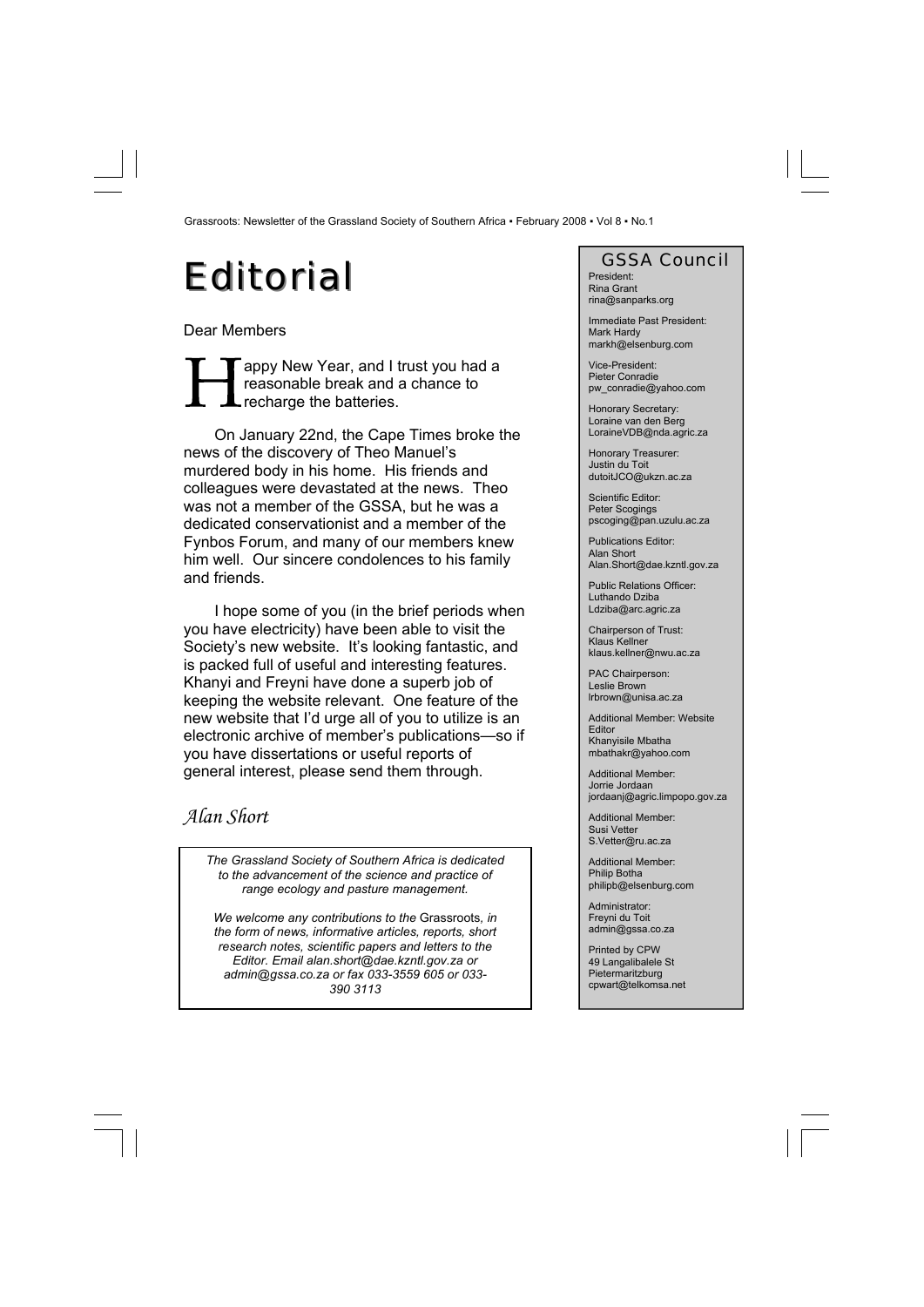## **Contents**

### Features

- 8 Report on the Grassland Research Meeting held on the 22nd November 2007 at SANBI – Pretoria. *Mahlodi Tau*
- 11 SAAB-SASSB Joint Conference 2008 *Glynis Cron*
- 15 The Influence of Physical Landscape and Soil Properties on the Threshold of Rangeland **Degradation** *A.O Fatunbi and S. Dube*
- 22 Influence of degradation on the short-term nutritive value of a semi-arid grassland *Hennie Snyman*
- 28 Alternative feed base with stallfeeding: the key to reducing grazing/browsing pressure from natural grasslands in Uganda *C.B. Katongole and E.N. Sabiiti*
- 31 Adjust concentrate feeding to pasture quality! *Robin Meeske*
- 32 Does the soil seed bank of veld dominated by *Pteronia paniculata* change as a result of brush-cutting? *N Saayman and JC Botha*
- 36 The fodder bank system: its current place in veld management *R. van de Pol and J.J. Jordaan*

### Regulars

- 2 **News**
- 4 **Bursaries**
- 5 **New members**
- 6 **Upcoming Events**
- 7 **Council News**
- 45 **Congress update**
- 46 **Books**

**On the cover: Advanced** degradation (p. 15). Photo: Brent Forbes

P.O. Box 41 ● Hilton ● Pietermaritzburg ● 3245 ● South Africa Tel: +27 (33) 390 3113 ● Fax: +27 (33) 390 3113 ● Cell: 083 256 7202 Email: admin@gssa.co.za ● http://www.grassland.org.za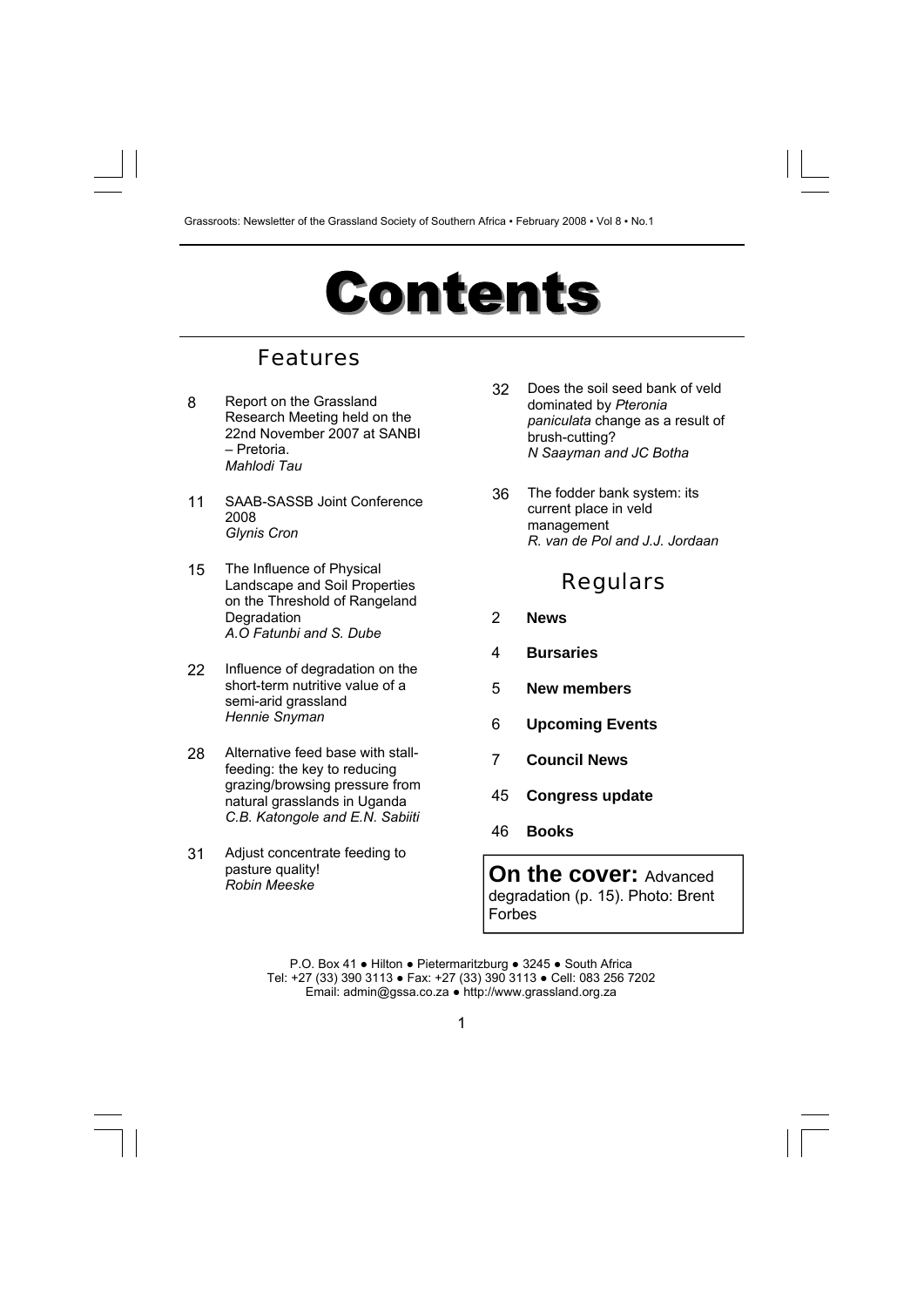## **News**

### Contribute to Valuable African Remote Sensing Market

The GSDI Association has joined forces with the U.S. Geological Survey (USGS) and Global Marketing Insights, Inc. to collect African Remote Sensing Research. Your industry knowledge and insight is needed to complete this valuable research.

Please take a few minutes to complete this survey by going to the URL link below and selecting the appropriate survey that best represents the area that you are employed in or affiliated with. www.empliant.com/USGSremote-sensing-research

The U.S. Geological Survey (USGS) has awarded the 2008 USGS Remote

Sensing survey and analysis of the AFRICAN Remote Sensing Market to Global Marketing Insights, Inc. as a follow on to last years study of Asia, North America and Europe (which was sponsored previously by U.S. National Oceanic and Atmospheric Administration (NOAA). This study which will survey the African Remote Sensing market will focus on remote sensing data type usage, application usage and data needs as well as include both a five-and ten-year analysis of the political, economic and technical trends impacting the African remote sensing market globally and

will be completed by yearend 2008.

If you are interested in participating as an Alliance Team Member please contact Sherryloy at sherryloy @globalinsights.com.

This research will be free to everyone who participated in the survey at year end 2008 by logging onto http://

www.globalinsights.com. To access both the 2005 U.S., Canada and Europe, and the 2006 final studies please go to www.globalinsights.com/ splash.asp Thank you for assisting in the collection of this industry research!

### P

Q

### Conservationist found murdered in Cape Town home

Award-winning conservationist Theo Manuel was found murdered in his home in Cape Town, the Cape Times reported on 22 January. Theo was a valued member of the Fynbos Forum. In 2006 he was awarded a Silver medal by the Cape Action for People and

the Environment (CAPE) for his PhD work on the attitudes of the communities of Mitchell's Plain and Khayelitsha to the Wolfgat Nature Reserve. Theo had extensive conservation experience in several government departments, in addition to

working as a maths and biology teacher in Mitchell's Plain. He had recently established a private environmental consultancy. Theo was much admired for overcoming major physical disabilities to reach his goals.

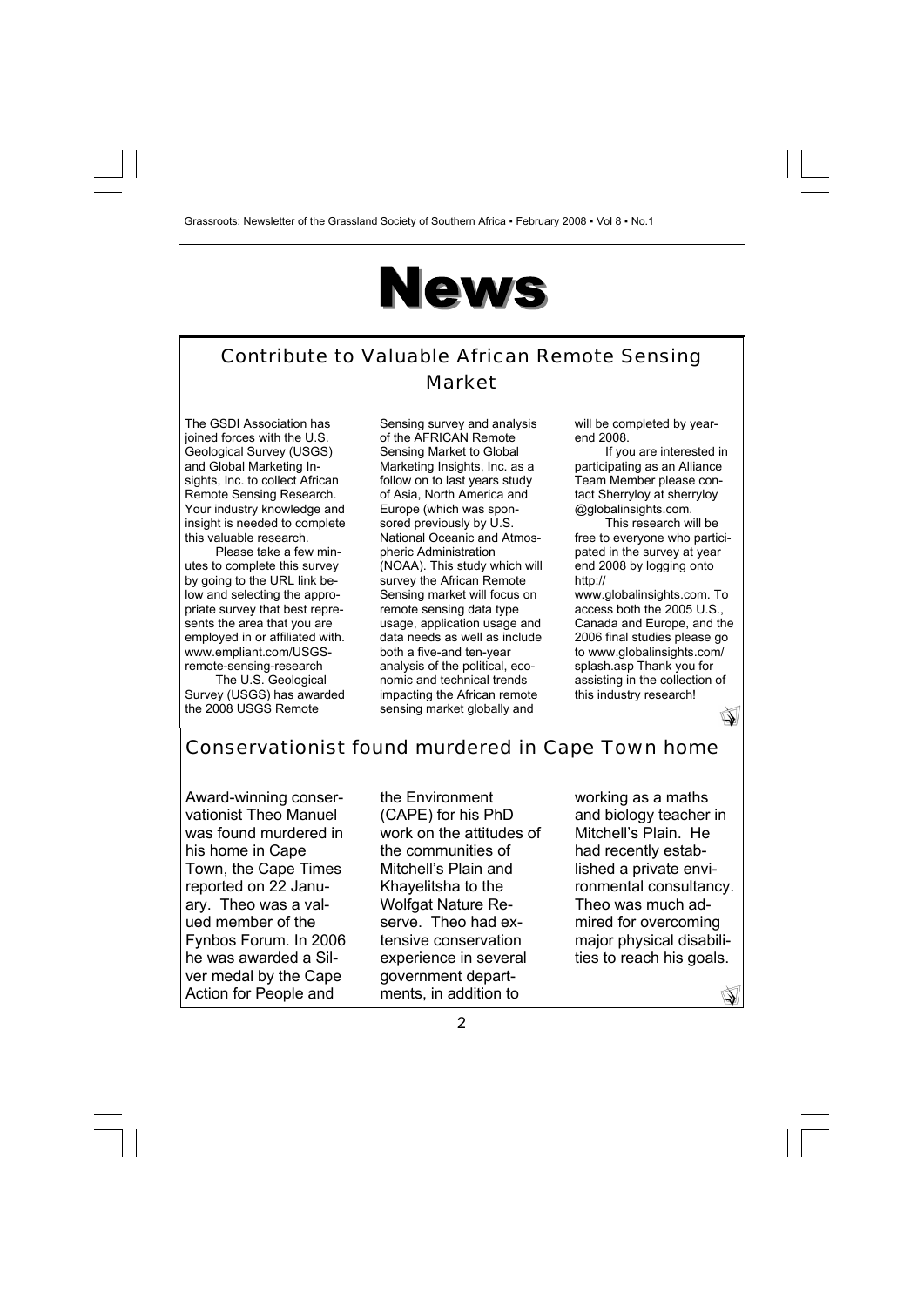### Grasslands Research Task Team meets for the first time

### **Mahlodi Tau National Grasslands Biodiversity Programme Email: tau@sanbi.org**

The 1st Grasslands Research Task Team meeting of the National Grasslands Biodiversity Programme (*see article on page 8*) was held on the 31st January 2008 at SANBI offices – Pretoria. The Research Task Team members met to discuss processes to develop a research strategy and to identify research priorities in the grasslands biome.

SANBI has been tasked with developing a national biodiversity research strategy which is a priority under the National Biodiversity Framework (NBF). The NBF states that a national research strategy should articulate priorities by biome, guide allocation of research funding and should link with bioregional programme research strategies where these exist. The Grasslands research strategy will therefore link with the national biodiversity research strategy and should identify research priorities that need to be addressed to further conservation implementation

in the grasslands biome. To achieve this, the research priorities and research areas in the strategy will be guided primarily by the National Biodiversity Strategy and Action Plan (NBSAP) and secondarily by the priorities of the National Biodiversity Framework.

The Task Team agreed to prepare a first draft of the grasslands research strategy that will be available for comment in June 2008. The strategy will be circulated to all programme stakeholders via e-mails, will also be accessed from the Grasslands Programme website, and will liaise with GSSA to publish draft in the *Grassroots* newsletter for further comments.

Three key research areas were identified for the grasslands biome research strategy:

● **Threats and drivers of change:** Research questions under this theme focus on the biodiversity impact by different land uses and climate change, the need to understand

consequences of such threats and identify drivers of change for optimal biodiversity management. Other key questions include the effects of fragmentation, effects of restoration methodologies and to better understand land uses and their implications for biodiversity, such as under livestock grazing.

● **Ecological dynamics of grasslands:** Key research questions include the need to better understand the dynamics and diversity of grassland vegetation types and to identify impact of threats on species dynamics.

● **Quantify the value of grasslands:** Research questions include an economic assessment of different vegetation types within the grasslands biome, and quantifying ecosystem services of the grasslands in the light of major economic activities (e.g. mining, urban development, etc).

 $\mathbb{Q}$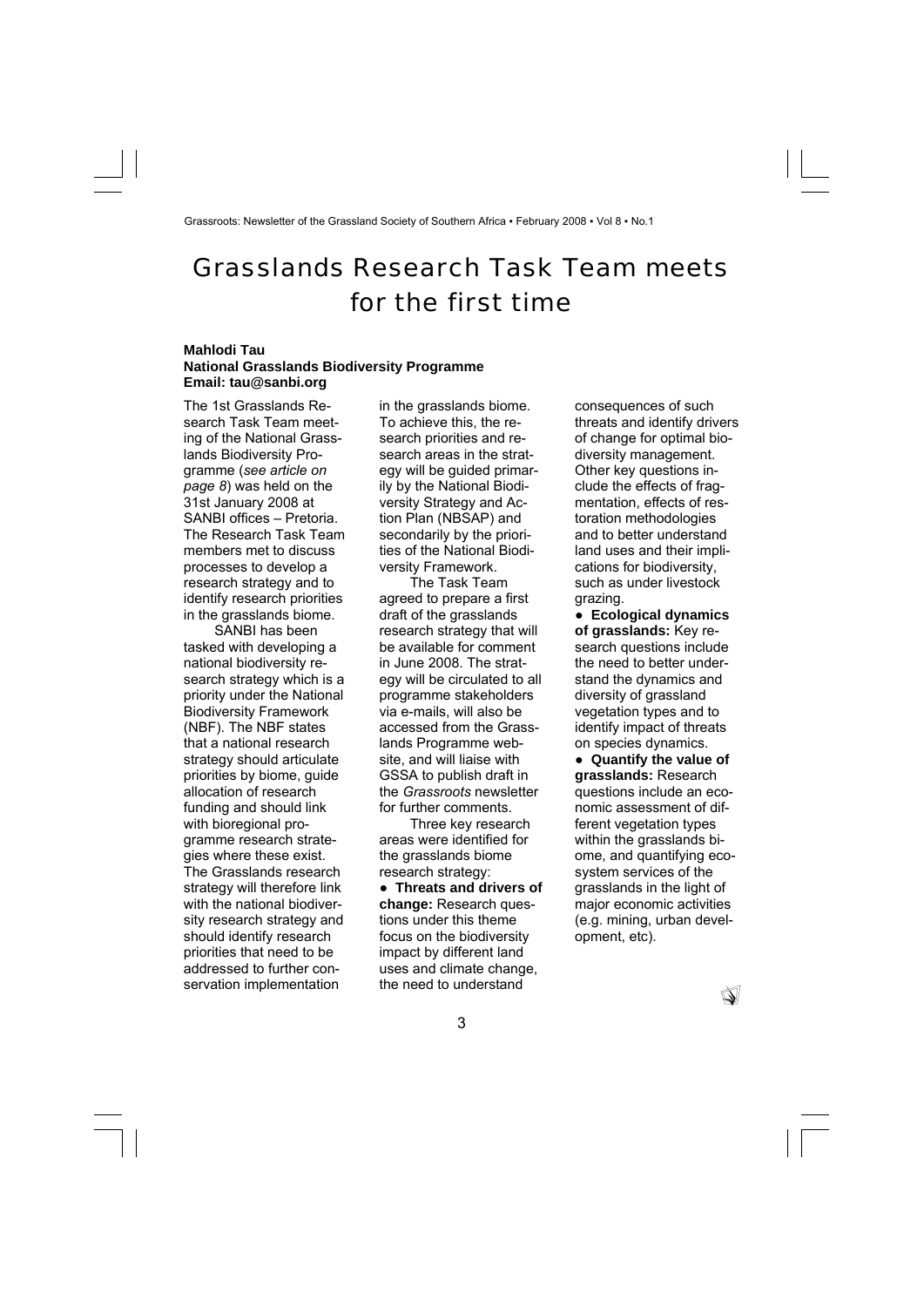## **Bursaries**

### Savanna and grassland research opportunities

Post-graduate research opportunities are available in our Zululand Tree Project funded by the NRF and the Andrew Mellon Foundation. The main focus of our research is on what limits trees in grassy biomes. C4 grassy biomes occupy about a quarter of the world's vegetated land surface and are the most widespread ecosystems in Africa. They support a large proportion of the world's human population in the tropics, and are of central importance for conservation of Africa's surviving megafauna. There is also growing recognition that grassy biomes have large impacts on earth systems and that changes within them may have major feedbacks on global climate. Variation in woody cover is of central importance to utilisation, conservation, and vegetation/ climate feedbacks. Tree cover varies greatly both spatially and temporally

in C4 grassy ecosystems. The causes of this variability remain controversial and unresolved after nearly a century of debate. This means that we are still unable to make clear predictions on the future of grasslands and savannas in response to global change nor can we evaluate the potential for changing tree cover to contribute to global change.

We are exploring both top-down (fire, herbivory) and bottom-up (nutrients, climate, grass competition) limitations on tree cover using a variety of research approaches. We have used experiments to test competing ideas, modelling to help generalise the work, and remote sensing to extend the geographic domain of analysis. Though the field team is based in Hluhluwe–Imfolozi Park in KwaZulu-Natal, we also work in Kruger National Park and in private and public lands where appropriate for the problem. We have research links with groups elsewhere in Africa, Madagascar, Australia, North America and South America and have encouraged visits by our postgraduates to other regions to help broaden their experience. Within UCT, we work closely with Ed February, Lindsey Gillson and Jeremy Midgley with interests in ecophysiology and stable isotope ecology, palaeoecology and population biology respectively.

We have postgraduate bursaries available for 2008 within our ZLTP programme. If you are interested in postgraduate work with us, please contact William Bond and Mike Cramer in the Botany Department, UCT, for more information.

William.bond@uct.ac.za Michael.cramer@uct.ac.za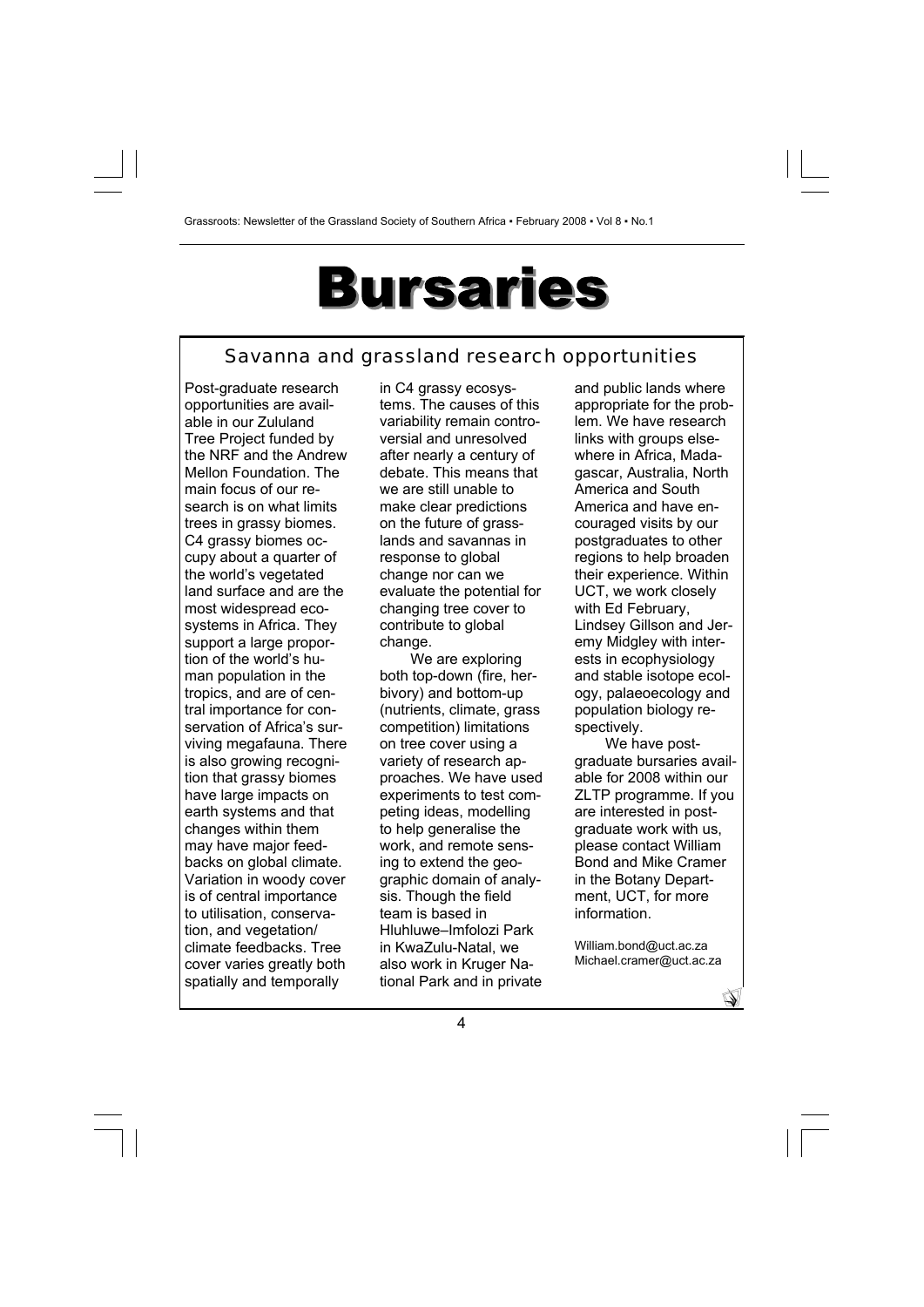## **Membership Changes**

The GSSA saw a number of changes in membership in 2007, with several veterans retiring and a number of new people joining the Society. The Society membership continues to grow there were 18 resignations and 24 applications for membership. In future, a regular column with the names and some background of new and retiring members will be published in each issue of the *Grassroots*.

### **Resignations**:

Dr Pete Bartholomew

Mr Clement Cupido Mr Russell Dalldorf Mr Gideon de Klerk Mr Gerhard de Kock Mr Rick Dillon Ms Sheila Househam Mr Bryan Mappledoram Mr Rob Markham Dr Neil Miles Mr Geoff Painter Mr Mark Rynhoud Mr Trevor Simpson Mr Richard Smart Dr Francois Smith Mr Louis Steyn Mr Graeme Tupper Prof Dirk Wessels

### **New members**

Ms Yvette Brits Mr Charl du Plessis Mr Patrick Duigan

Mr Brad Fike Ms Lisa Hebbelmann Mr Dylan Ludick Ms Jennifer Manganye Mr Jameson Masingi Mr Chris Mbuti Mr Ntuthuko Mkhize Ms Mosima Molopa Mr Musawenkosi Fano Msomi Mr Messia Mtshali Mr Petros Ngwenya Ms Phuti Phukubye Mr Patrick Ramaselele Mr Sauli Ramatla Mr Keith Ramsay Mr Tshepo Sefara Dr Adrian Shrade Mr Trenly Spence Mr Tian von Wielligh Ms Julia Wakeling



### Upcoming events

From www.grassland.org.za

#### **Universities in southern Africa as catalysts for sustainable rural development**

*Date:* 6 - 7 March 2008 *Venue:* Kopanong Conference Centre, Johannesburg *Contact:* Ndinannyi Brutus Malada *E-mail:* brutus@cepd.org.za *Website:* www.cepd.org.za

### **3rd African Biofuels Conference**

*Date:* 10 - 13 March 2008 *Venue:* Vodaworld, Midrand, South Africa *Contact:* Craig Steward *Tel:* 011-771 7114 *E-mail:* csteward@iir.co.za *Website:* www.africanbiofuels.co.za/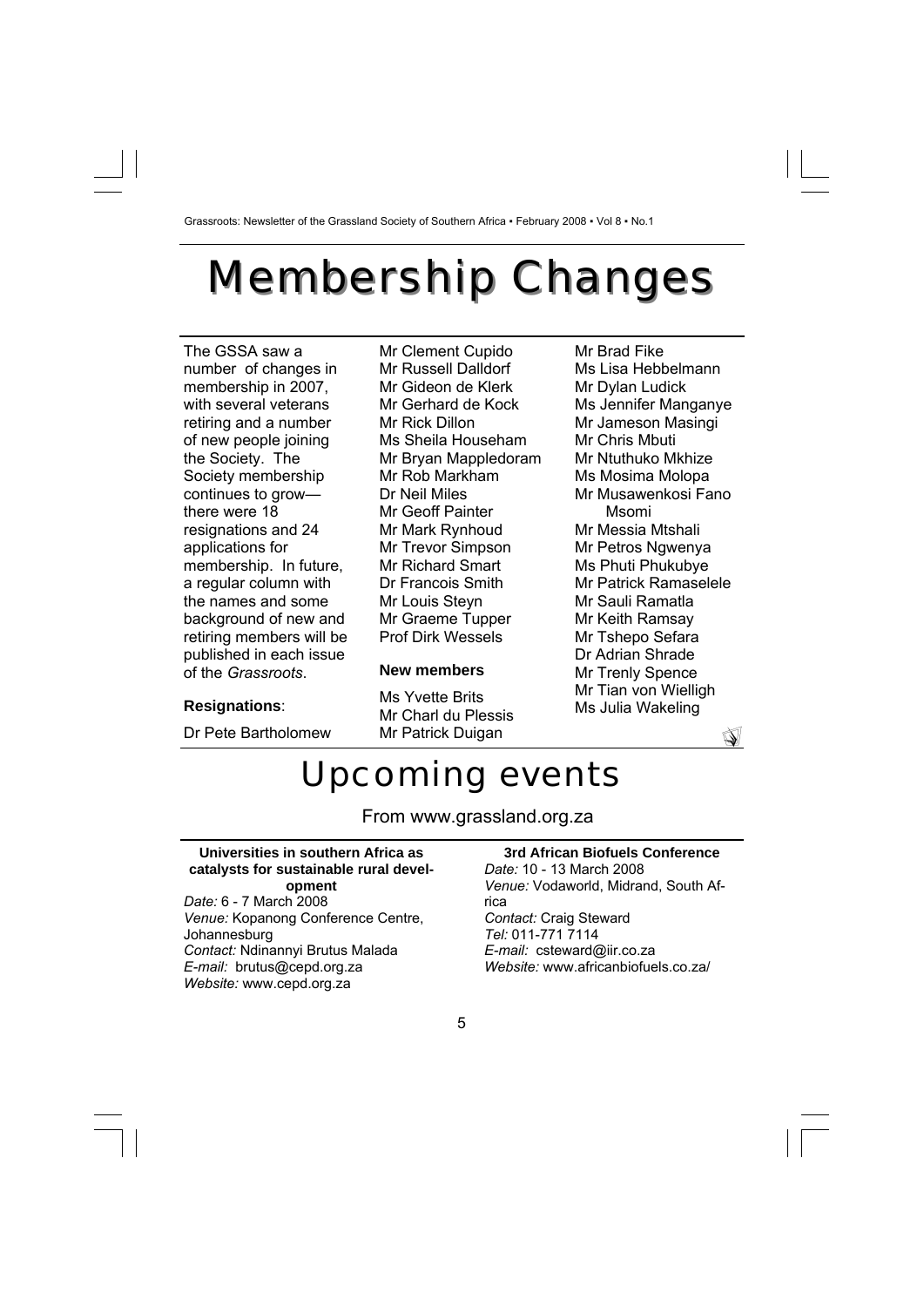### **Agriculture Development through Human Capacity Building**

*Date:* 27 March - 14 April 2008 *Venue:* Galillee College, Israel *Contact:* Mariel Ostrower *E-mail:* mostrower@galilcol.ac.il

### **ISTA Seed Health Testing Workshop**

*Date:* 7 - 11 April 2008 *Venue:* University of Pretoria, Pretoria, South Africa *Contact:* Prof Theresa A.S. Aveling *Email:* Terry.Aveling@up.ac.za *Website:* www.seedtest.org

### **The 6th Seed Health Symposium: The International Seed Testing Association**

*Date:* 14 - 18 April 2008 *Venue:* Berg en Dal Camp, Kruger National Park, South Africa *Contact:* Prof Theresa A.S. Aveling *Email:* Terry.Aveling@up.ac.za *Website:* www.up.ac.za/conferences/ ielc/

### **Royal Society of South Africa Centenary Congress**

*Date:* 17 – 18 April 2008 *Venue:* Breakwater Lodge, Cape Town, South Africa *Contact:* Dr Margaret Avery *E-mail:* mavery@iziko.org.za

### **Portuguese Pasture and Forages Society—XXIX spring meeting of SPPF**

#### **Theme: Pastures and biodiversity**: **New Opportunities for Forage Production**

*Date:* 7 -9 May 2008 *Deadline for abstracts:*15 November 2007 *Deadline for texts:*15 February 2008 *Venue:* Centro Cultural de Samora Correia, Companhia das Lezírias, Portugal *Contact:*Jerónimo Pinto *Email:* sppf29primavera@gmail.com

### **Organisation and Management in the Seed Sector Training Programme**

*Date:* 23 June - 4 July 2008 *Venue:* Berlin, Germany *Contact:* Dr. Walter Haege *Email: walter.haege@gmx.net* 

### **43rd Annual Congress of the GSSA**

*Date:* 21-25 July 2008 *Venue:* Aventura Badplaas, Mpumalanga, South Africa *Tel:* +27 (0)33 390 3113 *Contact:* Freyni du Toit *Email:* admin@gssa.co.za *Website:* www.grassland.org.za/annualcongress/2008

### **Joint Forum- AZEF and FF**

*Date:* 3-7 August 2008 *Venue:* Oudtshoorn, South Africa Further information will be made available soon

### **New World: Future World The 10th World Conference on Animal Production;**

*Date:* 23-28 November 2008 *Venue:* Cape Town International Convention Centre, South Africa *Tel:* +27 12 420 3276 or +27 12 420 3290 *Contact:* Darlynne Louw *Email:* wcap@up.ac.za